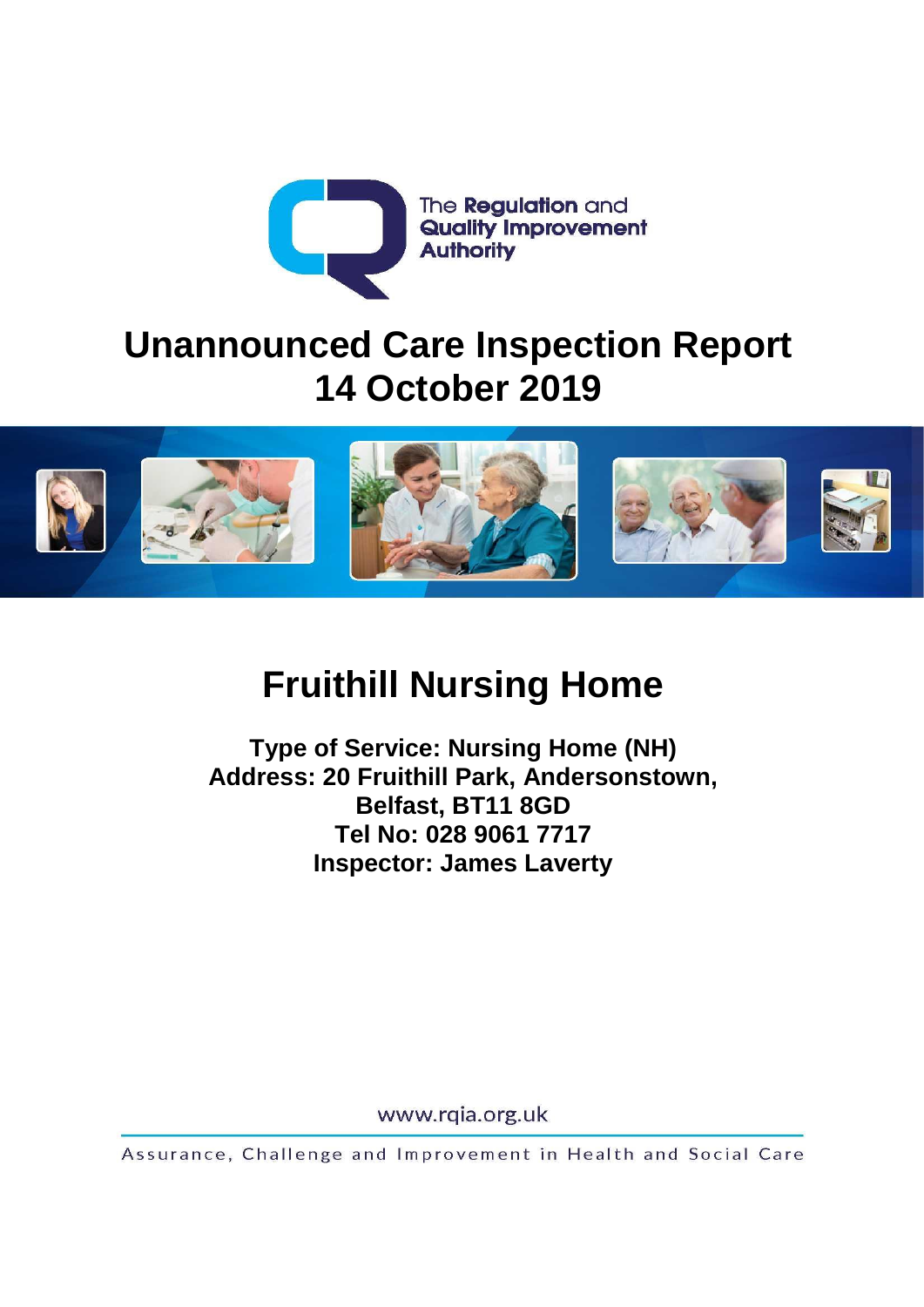It should be noted that this inspection report should not be regarded as a comprehensive review of all strengths and areas for improvement that exist in the service. The findings reported on are those which came to the attention of RQIA during the course of this inspection. The findings contained within this report do not exempt the service from their responsibility for maintaining compliance with legislation, standards and best practice.

This inspection was underpinned by The Health and Personal Social Services (Quality, Improvement and Regulation) (Northern Ireland) Order 2003, The Nursing Homes Regulations (Northern Ireland) 2005 and the DHSSPS Care Standards for Nursing Homes 2015.

#### **1.0 What we look for**



## **2.0 Profile of service**

This is a registered nursing home which is registered to provide nursing care for up to 36 persons.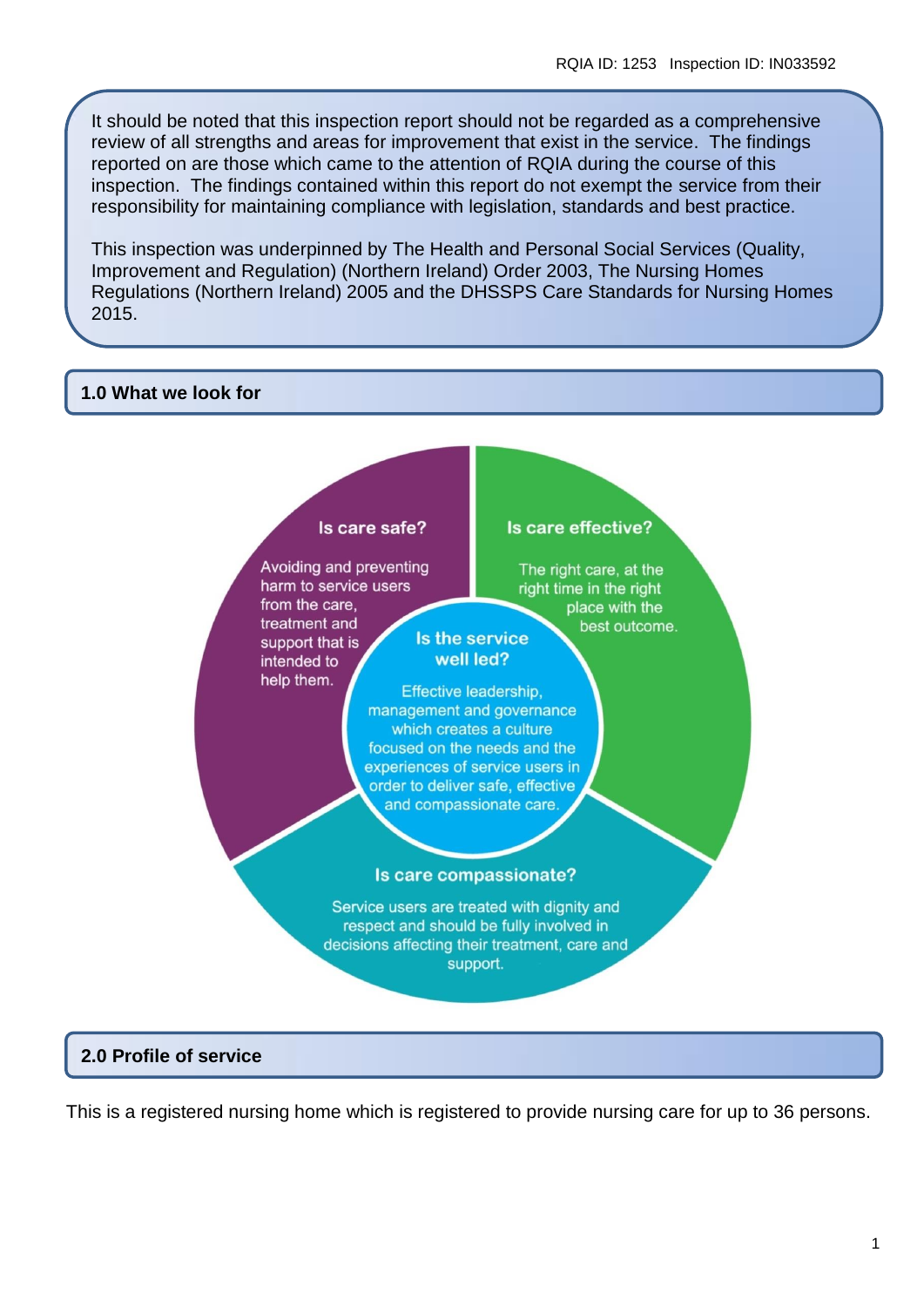## **3.0 Service details**

| <b>Organisation/Registered Provider:</b><br><b>Fruithill Private Nursing Home</b><br>Responsible Individual(s):<br>Paul McGranaghan - registration pending                                                                                                                                                     | <b>Registered Manager:</b><br>Seon MacStiofain<br><b>Registration pending</b>                                                                                                                         |
|----------------------------------------------------------------------------------------------------------------------------------------------------------------------------------------------------------------------------------------------------------------------------------------------------------------|-------------------------------------------------------------------------------------------------------------------------------------------------------------------------------------------------------|
| Person in charge at the time of inspection:<br>Seon MacStiofain                                                                                                                                                                                                                                                | <b>Number of registered places:</b><br>36<br>There shall be a maximum of two patients<br>accommodated in category NH-LD. The home<br>is approved to provide care on a day basis only<br>to 2 persons. |
| <b>Categories of care:</b><br>Nursing Home (NH)<br>I – Old age not falling within any other<br>category.<br>$LD - Learning$ disability.<br>PH - Physical disability other than sensory<br>impairment.<br>PH(E) - Physical disability other than sensory<br>impairment - over 65 years.<br>TI - Terminally ill. | Number of patients accommodated in the<br>nursing home on the day of this inspection:<br>35                                                                                                           |

## **4.0 Inspection summary**

An unannounced care inspection took place on 14 October 2019 from 09.55 to 17.30 hours.

This inspection was underpinned by The Health and Personal Social Services (Quality, Improvement and Regulation) (Northern Ireland) Order 2003, The Nursing Homes Regulations (Northern Ireland) 2005 and the Care Standards for Nursing Homes 2015.

The inspection assessed progress with any areas for improvement identified during and since the last inspection and to determine if the home was delivering safe, effective and compassionate care and if the service was well led.

Evidence of good practice was found in relation to staff training, fire safety, collaboration with the multiprofessional team, staff interaction with patients/relatives and complaints management.

Areas requiring improvement were identified in relation to emergency equipment, the management of restrictive practices, the dining experience of patients, the timely transfer of patients from wheelchairs and quality assurance audits.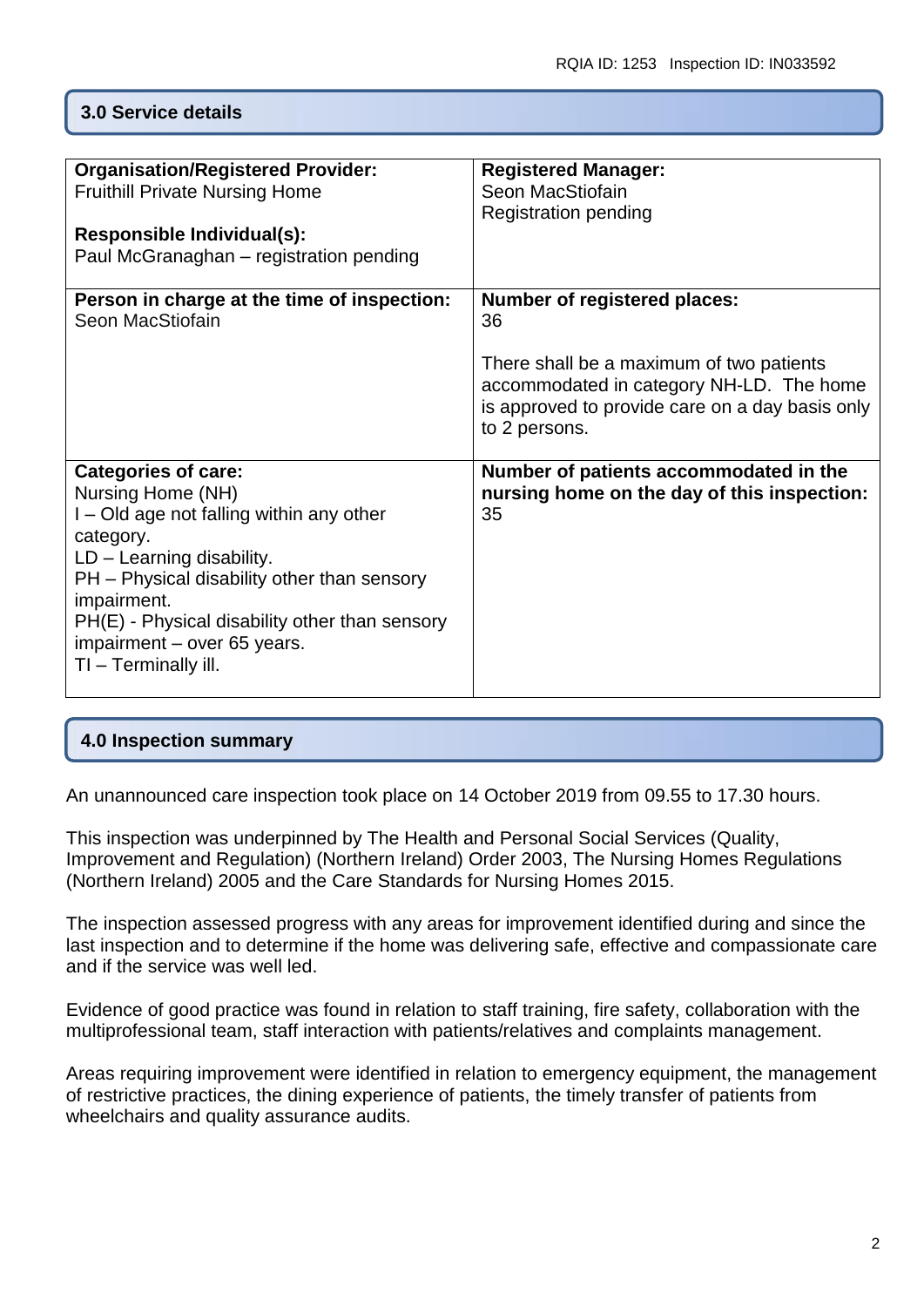Patients who could not verbalise their feelings in respect of their care were observed to be relaxed and comfortable in their surroundings and in their interactions with staff. No negative comments concerning nursing care or service delivery were expressed by patients during the inspection.

The findings of this report will provide the home with the necessary information to assist them to fulfil their responsibilities, enhance practice and patients' experience.

## **4.1 Inspection outcome**

|                                       | <b>Regulations</b> | <b>Standards</b> |
|---------------------------------------|--------------------|------------------|
| Total number of areas for improvement |                    |                  |

Areas for improvement and details of the Quality Improvement Plan (QIP) were discussed with Seon MacStiofain, Manager, as part of the inspection process. The timescales for completion commence from the date of inspection.

Ongoing enforcement action did not from the findings of this inspection.

## **4.2 Action/enforcement taken following the most recent inspection dated 19 July 2019**

The most recent inspection of the home was an unannounced care inspection undertaken on 19 July 2019. Other than those actions detailed in the QIP no further actions were required to be taken. Enforcement action did not result from the findings of this inspection.

## **5.0 How we inspect**

To prepare for this inspection we reviewed information held by RQIA about this home. This included the previous inspection findings, registration information, and any other written or verbal information received, for example serious adverse incidents.

During our inspection we:

- where possible, speak with patients, people who visit them and visiting healthcare professionals about their experience of the home
- talk with staff and management about how they plan, deliver and monitor the care and support provided in the home
- observe practice and daily life
- review documents to confirm that appropriate records are kept

Questionnaires and 'Have We Missed You' cards were provided to give patients and those who visit them the opportunity to contact us after the inspection with views of the home. A poster was provided for staff detailing how they could complete an electronic questionnaire. A poster indicating that an inspection was taking place was displayed at the entrance to the home. The following records were examined and/or discussed during the inspection:

- staff training records for the period 2019/20
- accident and incident records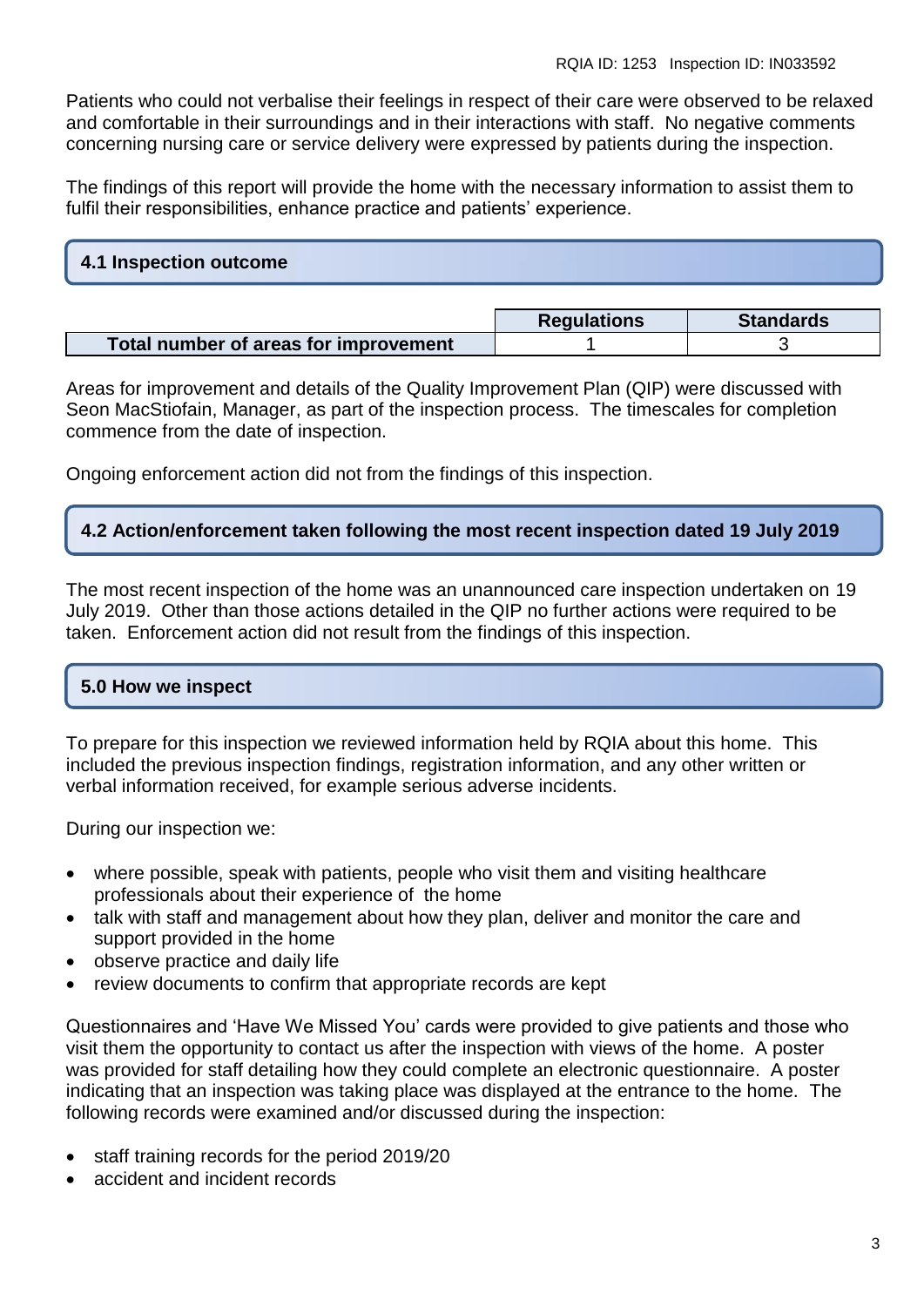- two patients' care records including relevant supplementary observational records
- a selection of governance audits
- complaints records
- adult safeguarding records
- notifiable incidents to RQIA
- RQIA registration certificate
- monthly quality monitoring reports undertaken in accordance with Regulation 29 of The Nursing Homes Regulations (Northern Ireland) 2005

The findings of the inspection were provided to the manager at the conclusion of the inspection.

## **6.0 The inspection**

**6.1 Review of areas for improvement from previous inspection(s)**

| Areas for improvement from the last care inspection                                            |                                                                                                                                                                                                                                                                                                                                                                                                                                                                                                                                                                                                                                                                                                                                                                                                                                                                                                                                                                                |                                    |
|------------------------------------------------------------------------------------------------|--------------------------------------------------------------------------------------------------------------------------------------------------------------------------------------------------------------------------------------------------------------------------------------------------------------------------------------------------------------------------------------------------------------------------------------------------------------------------------------------------------------------------------------------------------------------------------------------------------------------------------------------------------------------------------------------------------------------------------------------------------------------------------------------------------------------------------------------------------------------------------------------------------------------------------------------------------------------------------|------------------------------------|
| <b>Regulations (Northern Ireland) 2005</b>                                                     | Action required to ensure compliance with The Nursing Homes                                                                                                                                                                                                                                                                                                                                                                                                                                                                                                                                                                                                                                                                                                                                                                                                                                                                                                                    | <b>Validation of</b><br>compliance |
| Area for improvement 1<br><b>Ref:</b> Regulation 13 (1)<br>(a)(b)<br><b>Stated: First time</b> | The registered person shall ensure the following<br>in relation to the provision of pressure area care<br>for all patients:<br>That care plan(s) are in place which<br>$\bullet$<br>accurately describe the assessed needs of<br>patients with regard to pressure area care.<br>• That patients are repositioned in keeping<br>with their assessed care needs and/or in<br>keeping with multi-professional<br>recommendations.<br>Action taken as confirmed during the<br>inspection:<br>Review of care records for one patient who<br>required pressure area care evidenced that a<br>relevant and accurate risk assessment was in<br>place. While the care records and feedback<br>from staff provided assurance that the patient<br>was repositioned in keeping with their current<br>needs, the associated care plan required<br>updating to reflect this. It was agreed with the<br>manager that such care plans should be closely<br>monitored and updated at all times. | <b>Met</b>                         |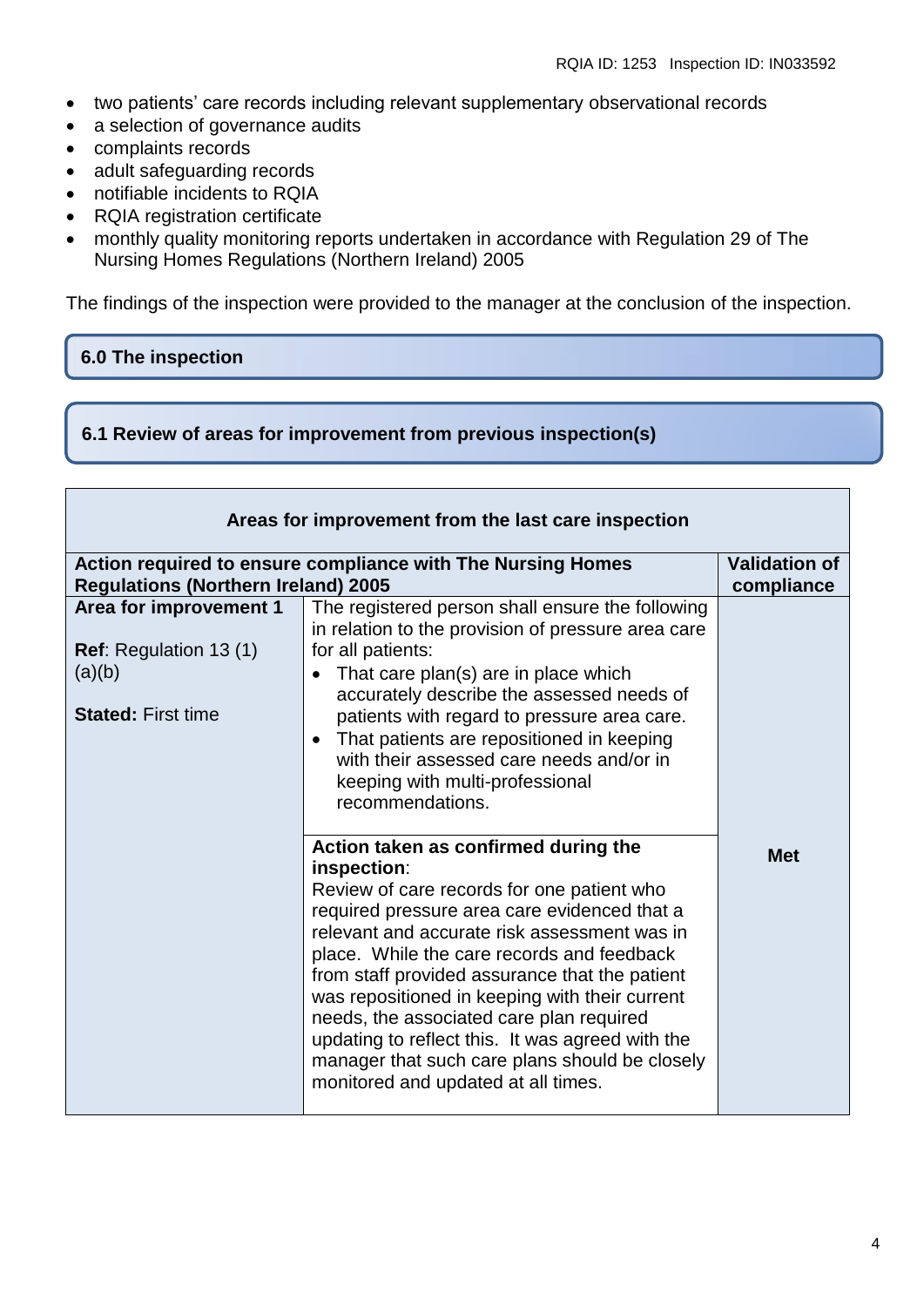| <b>Nursing Homes (2015)</b>                       | Action required to ensure compliance with The Care Standards for                                                                                                                             | <b>Validation of</b><br>compliance |
|---------------------------------------------------|----------------------------------------------------------------------------------------------------------------------------------------------------------------------------------------------|------------------------------------|
| Area for improvement 1<br><b>Ref: Standard 35</b> | The registered person shall ensure that a robust<br>system is implemented and maintained which<br>ensures that maintenance issues within the<br>home are actioned in an effective and timely |                                    |
| <b>Stated: First time</b>                         | manner.                                                                                                                                                                                      |                                    |
|                                                   | Action taken as confirmed during the<br>inspection:<br>Review of maintenance records and discussion<br>with maintenance staff/manager evidenced that<br>this area for improvement was met.   | <b>Met</b>                         |

| Areas for improvement from the last estates inspection |                                                                                                                                                                                                                                     |                             |  |
|--------------------------------------------------------|-------------------------------------------------------------------------------------------------------------------------------------------------------------------------------------------------------------------------------------|-----------------------------|--|
|                                                        | <b>Validation of</b><br>Action required to ensure compliance with The Nursing Homes                                                                                                                                                 |                             |  |
| <b>Regulations (Northern Ireland) 2005</b>             |                                                                                                                                                                                                                                     | compliance                  |  |
| Area for improvement 1                                 | The registered person shall complete the<br>building variation alterations in accordance with                                                                                                                                       |                             |  |
| <b>Ref:</b> Regulations $27.(2)(a)$<br>$\&$ (b)        | the care standards. The fire risk assessment<br>must be reviewed and all necessary controls                                                                                                                                         |                             |  |
| 27.(4)(a)                                              | implemented during & after the variation/<br>alteration works.                                                                                                                                                                      | <b>Carried</b>              |  |
| <b>Stated: First time</b>                              |                                                                                                                                                                                                                                     | forward to                  |  |
|                                                        | Action taken as confirmed during the<br>inspection:<br>Action required to ensure compliance with this<br>regulation was not reviewed as part of this<br>inspection and this will be carried forward to the<br>next care inspection. | the next care<br>inspection |  |

## **6.2 Inspection findings**

## **6.3 Is care safe?**

**Avoiding and preventing harm to patients and clients from the care, treatment and support that is intended to help them.**

Upon arrival to the home we were greeted by the manager; the foyer entrance was neat and tidy in appearance.

A number of patients were observed relaxing within a ground floor lounge while others were noted to be within the dining room or their bedrooms.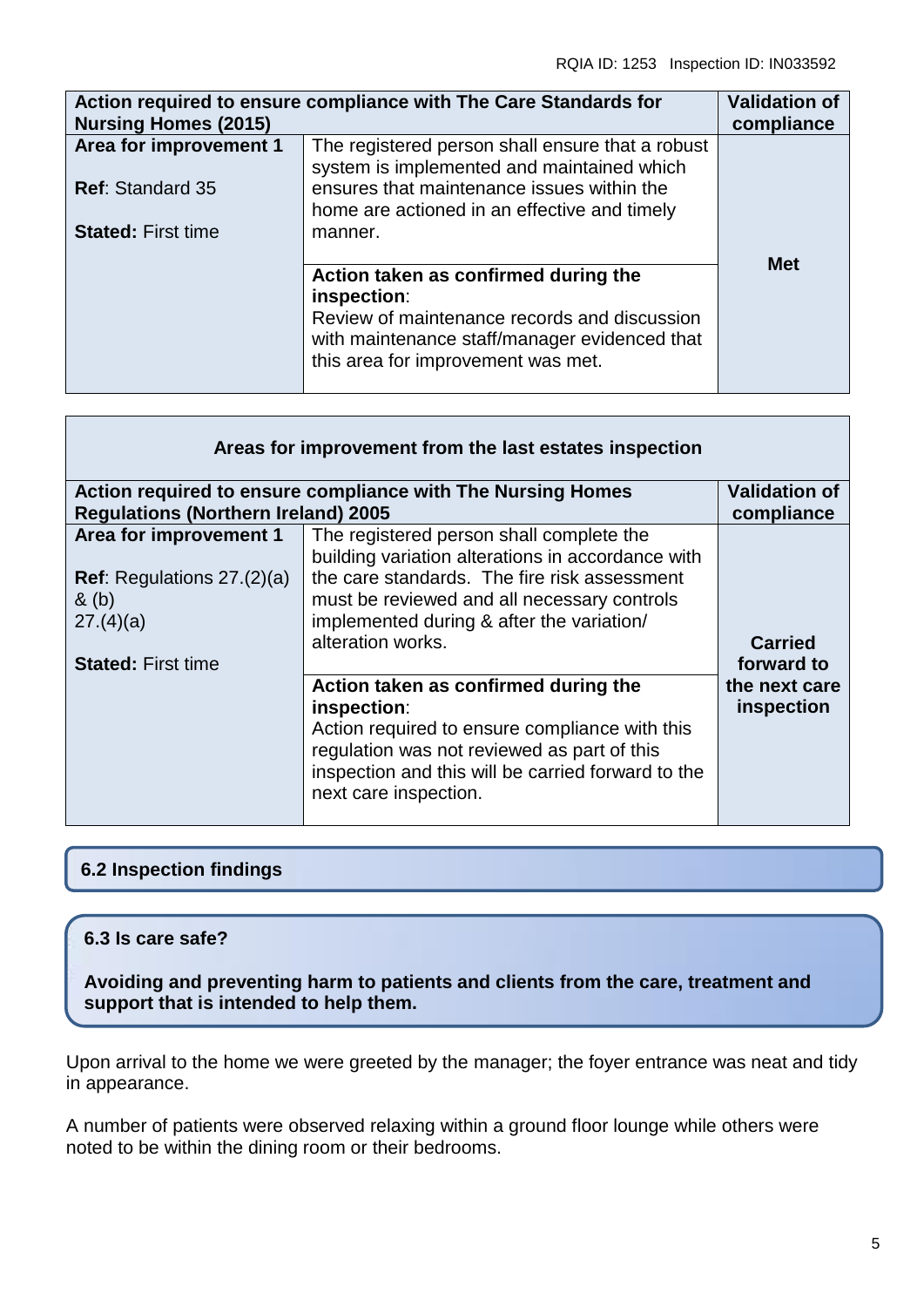Staffing levels within the home were discussed with the manager who confirmed that staffing levels were planned and kept under review to ensure that the needs of patients were met. No patients, relatives or staff expressed any concerns during the inspection in relation to staffing levels. Of the four questionnaires received following the inspection, two respondents expressed dissatisfaction with staffing levels. Staff were visible throughout the inspection and attended to any patients who were overheard requesting assistance or using their nurse call lead. The provision of assistance at meal times is discussed further in section 6.5.

We were told by staff that they received regular mandatory training to ensure they knew how to provide the right care. All staff stated that they felt that their mandatory training provided them with the skills and knowledge to effectively care for patients within the home. The manager advised us that he plans to introduce Deprivation of Liberty (DoLs) training for staff and also wants to facilitate nursing staff attending additional 'Nurse in Charge' training. The implementation of this aspect of staff development will be reviewed at a future care inspection.

A review of governance records provided assurance that the majority of notifiable incidents had been reported to the Regulation and Quality Improvement Authority (RQIA) as required. However, it was noted that one safeguarding incident had not been reported to RQIA; the manager agreed to do so retrospectively. Current RQIA guidance in regard to the notification of incidents was discussed with the manager.

Appropriate governance arrangements were in place to ensure that all staff attend adult safeguarding training and have sufficient awareness of the home's adult safeguarding policy to help ensure that it is embedded into practice. The manager also confirmed that an 'adult safeguarding champion' (ASC) was identified for the home. Staff who were spoken with expressed a good understanding of how to recognise and respond to potential safeguarding incidents.

It was further noted that there were arrangements for monitoring and reviewing the registration status of nursing staff with the Nursing and Midwifery Council (NMC) and care staff with the Northern Ireland Social Care Council (NISCC). It was noted that the monthly print out of NISCC registrants/applicants was carried out by the home's administrator. The manager agreed that he would check and validate such print outs each month from now on.

An inspection of the home's environment was undertaken and included observations of a sample of bedrooms, bathrooms, lounges, dining rooms and storage areas. A relaxed and homely atmosphere was noted throughout the home while staff focused on various tasks. The manager told us that in discussion with the responsible individual, they have decided to refurbish the dining room and other patient areas including the ground floor lounge; this is encouraged. However, the manager stated that there was no refurbishment plan in place at present. It was agreed that the manager/responsible individual would submit such a plan to RQIA following the inspection as soon as possible. The progress of this plan will be reviewed at a future care inspection.

Observation of the environment and staff compliance with infection prevention and control (IPC) best practice standards was considered. The majority of staff appropriately wore gloves and aprons (Personal Protective Equipment, PPE) at all times and were seen regularly using hand sanitisers. It was noted that one staff member did not wear an apron when handling a clinical waste bag and this was brought to the manager's attention.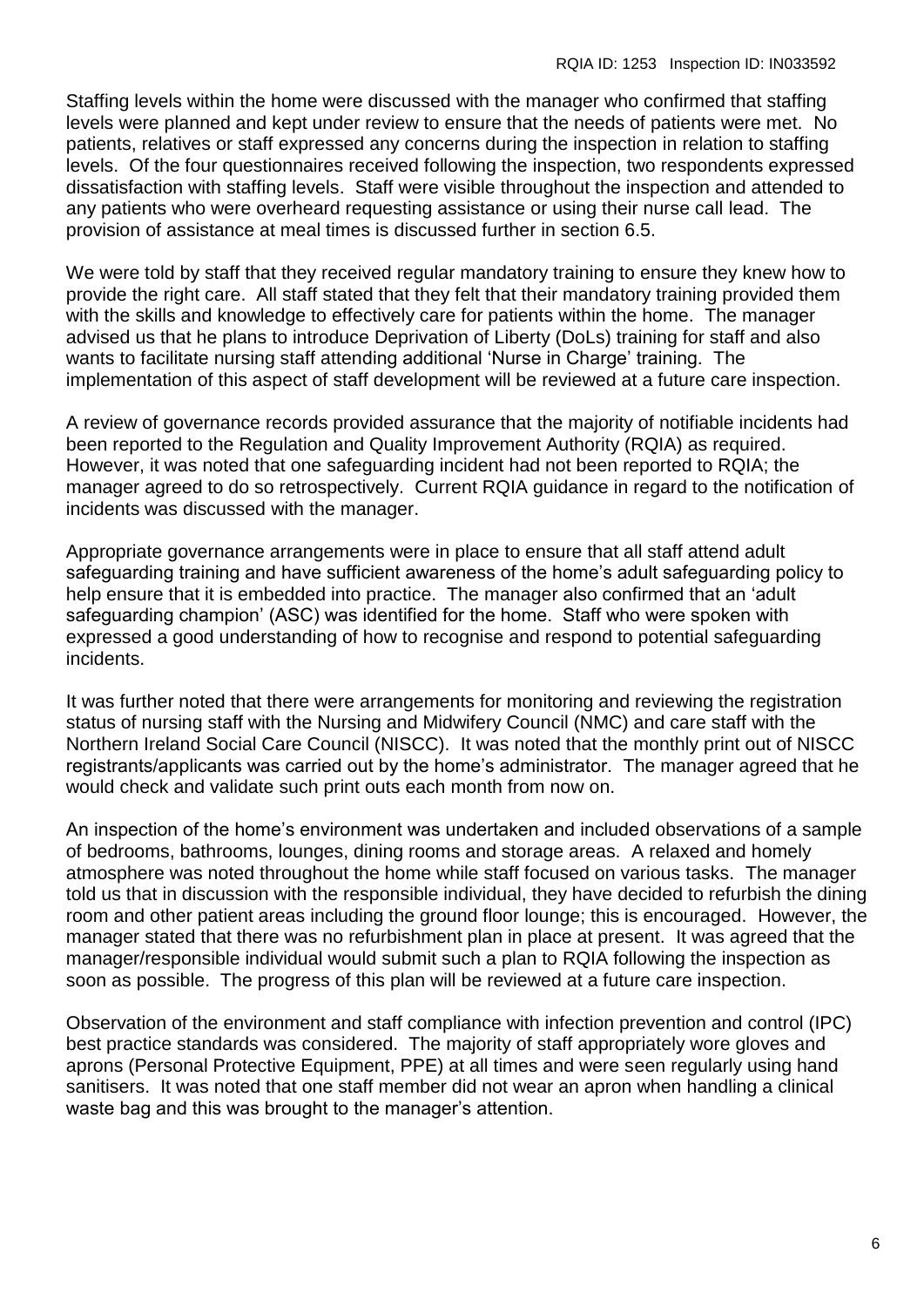We saw that emergency equipment on the first floor was significantly dusty and required cleaning. In addition, nightly checks of this equipment were found to be inconsistent. An area for improvement was made.

Fire exits and escape routes were observed to be free from clutter throughout the inspection while staff adhered to good fire safety practices.

## **Areas of good practice**

There were examples of good practice found throughout the inspection in relation to staff training and fire safety.

## **Areas for improvement**

One area for improvement was made in regard to emergency equipment.

|                                       | <b>Requlations</b> | <b>Standards</b> |
|---------------------------------------|--------------------|------------------|
| Total number of areas for improvement |                    |                  |

## **6.4 Is care effective?**

**The right care, at the right time in the right place with the best outcome.**

Staff told the inspector that there was effective communication at the commencement of each shift which allowed them to discuss and review the ongoing needs of patients. One staff member told us "The home has changed for the better … it's run better."

Staff who were spoken with stated that that if they had any concerns, they could raise these with their line manager and/or the manager.

A review of patients' care records evidenced that nursing staff regularly engaged with members of the multi-professional team; this included regular contact with professionals such as GPs, tissue viability nurses (TVN), dieticians and speech and language therapists (SALT).

The care records for one patient who required interventions which are considered restrictive were reviewed. While there were several care plans referencing this assessed need, they did not all contain accurate and up to date information. Also, feedback from staff highlighted that the manner in which they monitored the patient was inconsistent. In addition, associated risk assessments were noted to be poorly completed. These deficits were discussed with the manager and staff who were of the opinion that that the patient's placement within the home required an urgent review. This is discussed further in section 6.6. An area for improvement was made.

## **Areas of good practice**

There were examples of good practice found throughout the inspection in relation to collaboration with the multiprofessional team.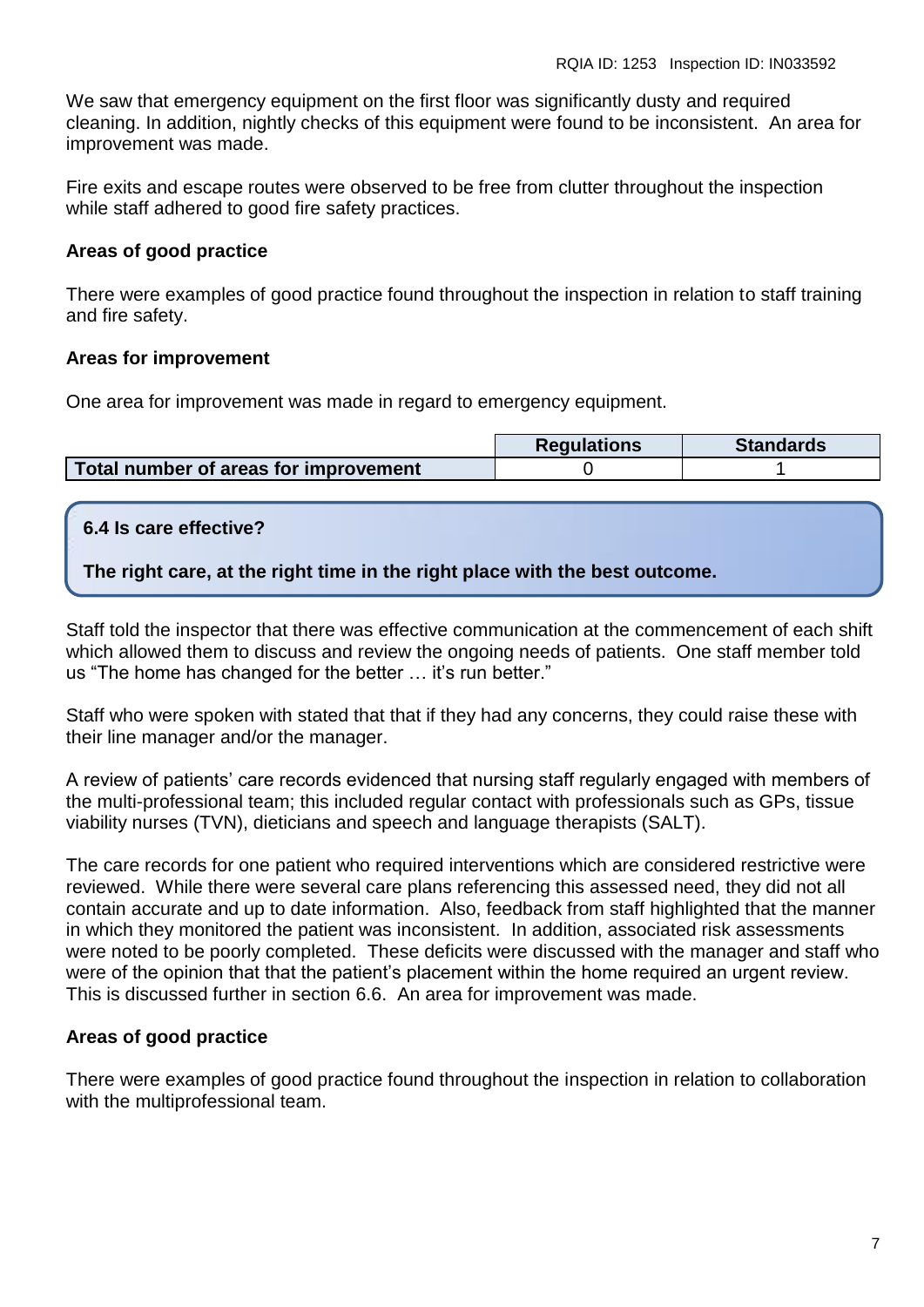#### **Areas for improvement**

An area for improvement was made in regard to restrictive practices.

|                                                  | <b>Regulations</b> | <b>Standards</b> |
|--------------------------------------------------|--------------------|------------------|
| Total number of areas for improvement $\sqrt{ }$ |                    |                  |

#### **6.5 Is care compassionate?**

**Patients and clients are treated with dignity and respect and should be fully involved in decisions affecting their treatment, care and support.**

Throughout the inspection, staff interactions with patients were observed to be compassionate and caring.

Staff demonstrated a good knowledge of patients' wishes, and preferences as identified within the patients' care plans. Staff were also aware of the requirements regarding patient information and confidentiality.

Discussion with patients and staff evidenced that arrangements were in place to meet patients' religious and spiritual needs within the home. Patients confirmed that when they raised a concern or query, they were taken seriously and their concern was addressed appropriately.

Discussions with staff provided evidence that they considered the manager to be supportive and approachable and they felt confident that they could raise concerns if they arose. One staff member told us "…we feel we have someone we can go to …" when referencing the recently appointed manager.

Feedback received from several patients during the inspection included the following comments:

- "The staff are very kind."
- "It's good here."
- "… best place for miles."

Feedback received from several patients' relatives during the inspection included the following comments:

- "Couldn't say enough about the place."
- "Admin staff Anne (is) very approachable and helpful."

Feedback received from patients' relatives following the inspection included the following questionnaire comments:

 "Overall, a friendly warm environment with helpful, caring staff … plenty of stimulation for residents which my … (patient) enjoys …"

Four completed questionnaires were received following this inspection; three from patients' relatives and one which did not indicate the person's involvement with the home. All four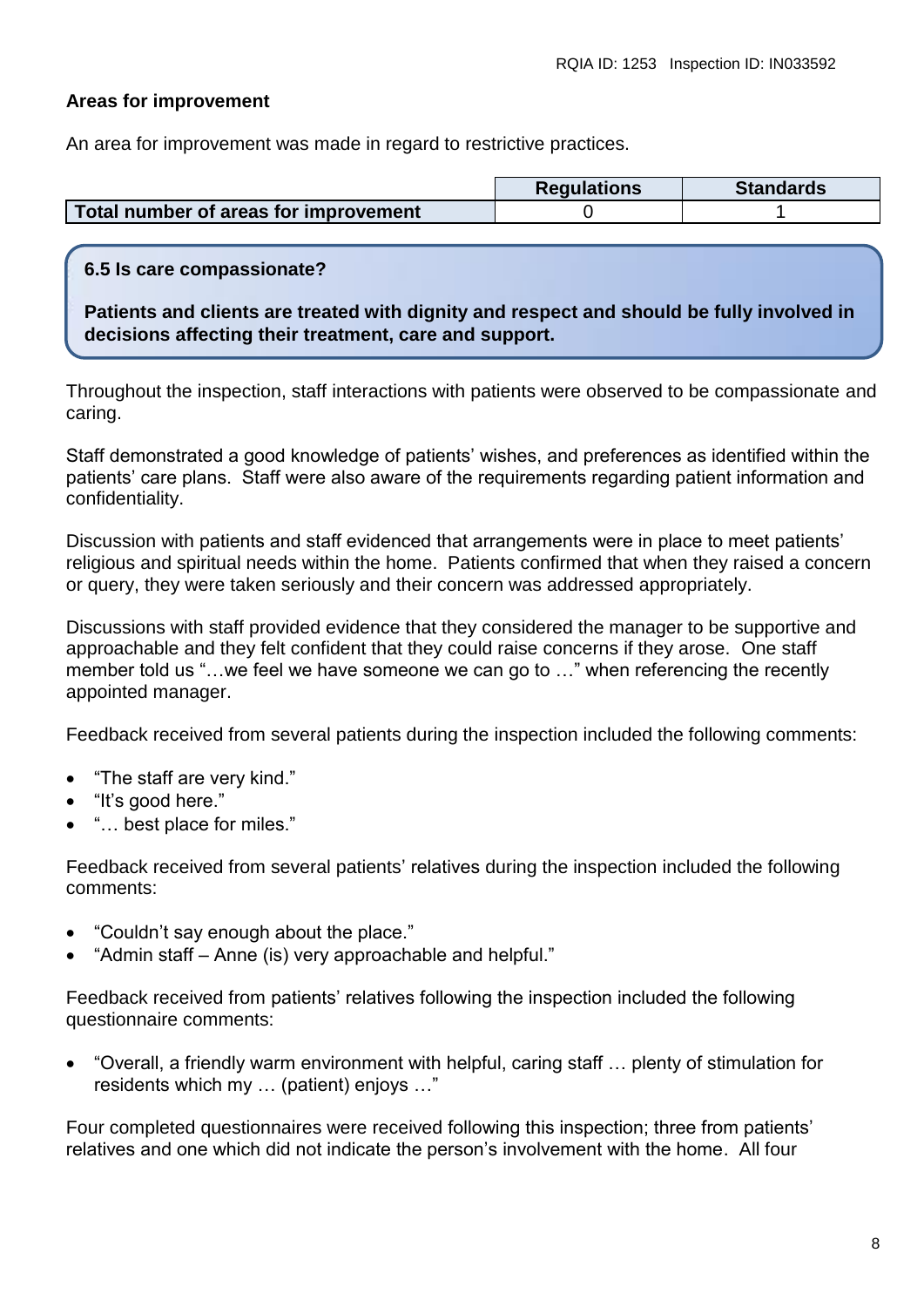respondents indicated that they were either satisfied or very satisfied with the provision of safe, effective, compassionate and well led care.

It was evident throughout the inspection that patient and their relatives/representatives felt free to engage spontaneously with staff and enjoyed such interactions.

With regard to the provision of activities for patients, the manager stated that one activity therapist is currently employed within the home while another activity therapist position is being advertised. The manager stated that he wants to implement the concept of 'micro activities' whereby care staff are allocated periods of 15 minutes per day to carry out a targeted activity with a patients(s); this would be in addition to the home's formal activities programme. This will be reviewed at a future care inspection.

It was noted on a number of occasions that patients were not transferred in a timely manner from their wheelchairs into suitable lounge seating. An area for improvement was made.

Following our arrival into the home, some patients were observed finishing their breakfast in the dining room. It was noted that one patient was struggling to eat their breakfast although was not assisted in a timely manner by staff. An area for improvement was made.

## **Areas of good practice**

There were examples of good practice found throughout the inspection in relation to staff interaction with patients and relatives.

### **Areas for improvement**

Two areas for improvement were highlighted in regard to the dining experience of patients and the timely transfer of patients from wheelchairs.

|                                       | <b>Requlations</b> | <b>Standards</b> |
|---------------------------------------|--------------------|------------------|
| Total number of areas for improvement |                    |                  |

### **6.6 Is the service well led?**

**Effective leadership, management and governance which creates a culture focused on the needs and experience of service users in order to deliver safe, effective and compassionate care.**

Discussion with the responsible individual and staff evidenced that there was a clear organisational structure within the home. All staff spoken with were able to describe their roles and responsibilities and confirmed that there were good working relationships within the home. Staff also stated that management was responsive to any suggestions or concerns raised.

The registration certificate was up to date and displayed appropriately. Discussion with the manager evidenced that there was one patient who required urgent reassessment by the relevant Health and Social Care Trust to ensure that their care needs were being met safely and effectively. The manager agreed to action this as a matter of priority and keep RQIA informed. The need to ensure that the home operates within its registered categories of care was agreed.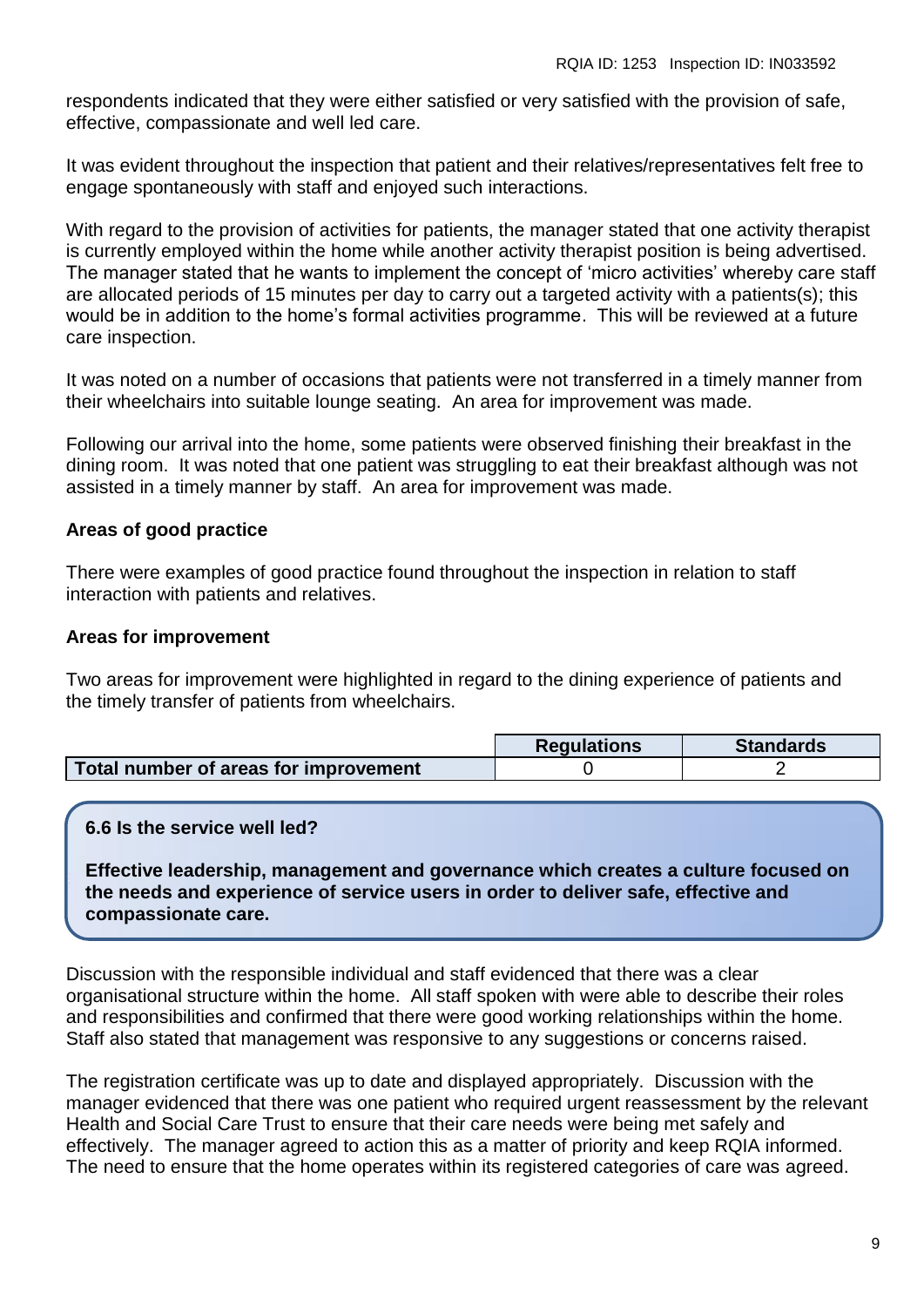The registration of the manager with RQIA was discussed; it was agreed that this application would be progressed as soon as possible.

Patients spoken with confirmed that they were aware of the home's complaints procedure and that they were confident the home's management would address any concerns raised by them appropriately.

A review of records evidenced that monthly monitoring reports were completed in accordance with Regulation 29 of the Nursing Homes Regulations (Northern Ireland) 2005. Copies of the reports were available for patients, their representatives, staff and Trust representatives. The need to ensure that any generated action plans include all necessary actions identified within the report was discussed and agreed with the responsible individual.

Discussion with the manager highlighted that there was no current schedule in place for the regular completion of quality assurance audits; this was disappointing given the importance placed upon this aspect of effective managerial oversight during previous inspections earlier in the year. The manager agreed to action this and a copy of the manager's quality assurance schedule was requested following the inspection. An area for improvement was made.

## **Areas of good practice**

There were examples of good practice found throughout the inspection in relation to complaints management.

## **Areas for improvement**

An area for improvement was made in regard to quality assurance audits.

|                                       | <b>Regulations</b> | <b>Standards</b> |
|---------------------------------------|--------------------|------------------|
| Total number of areas for improvement |                    |                  |

## **7.0 Quality improvement plan**

Areas for improvement identified during this inspection are detailed in the QIP. Details of the QIP were discussed with Seon MacStiofain, Manager, as part of the inspection process. The timescales commence from the date of inspection.

The registered provider/manager should note that if the action outlined in the QIP is not taken to comply with regulations and standards this may lead to further enforcement action including possible prosecution for offences. It is the responsibility of the registered provider to ensure that all areas for improvement identified within the QIP are addressed within the specified timescales. Matters to be addressed as a result of this inspection are set in the context of the current registration of the nursing home. The registration is not transferable so that in the event of any future application to alter, extend or to sell the premises RQIA would apply standards current at the time of that application.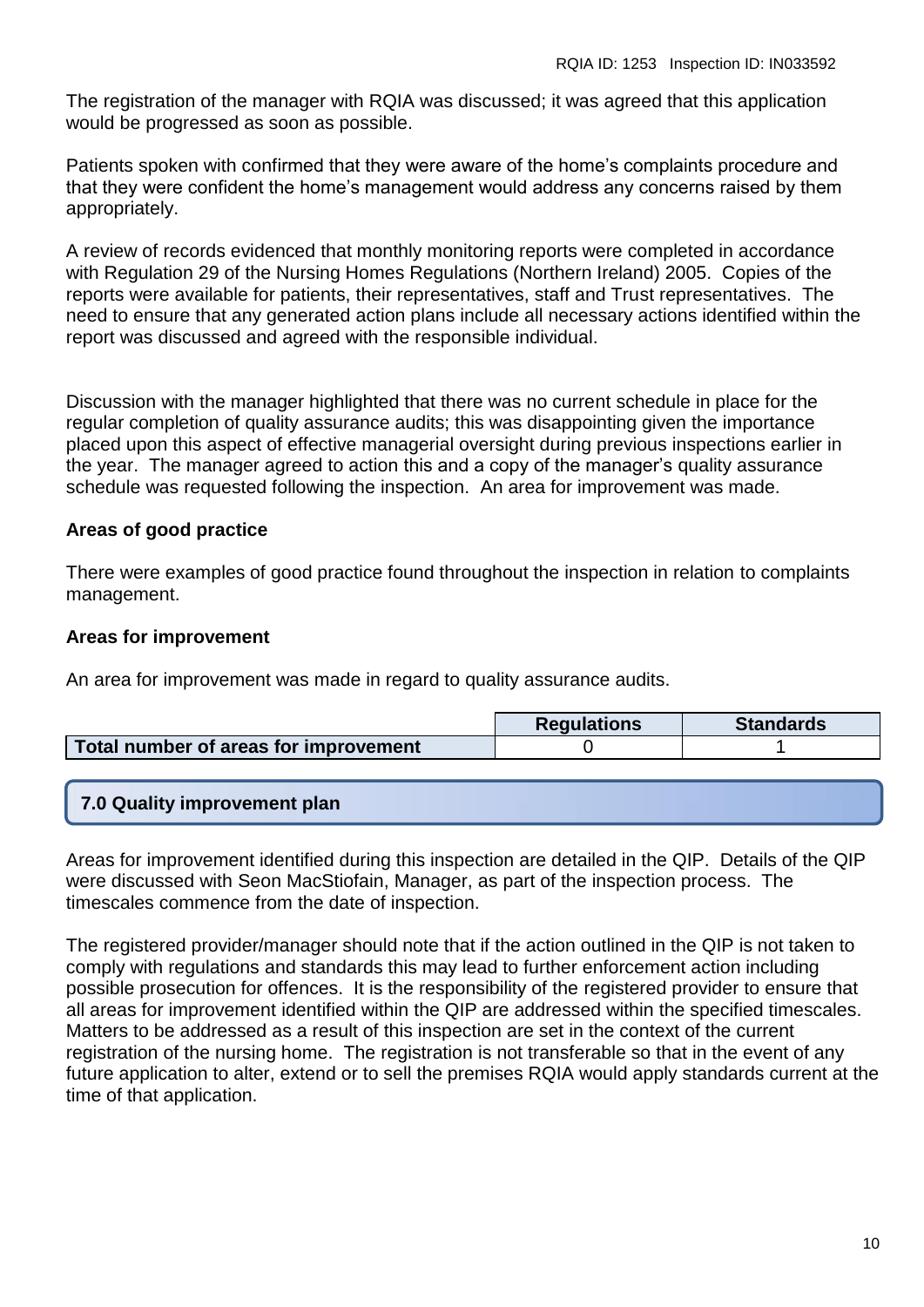## **7.1 Areas for improvement**

Areas for improvement have been identified where action is required to ensure compliance with The Nursing Home Regulations (Northern Ireland) 2005 and The Care Standards for Nursing Homes (2015).

#### **7.2 Actions to be taken by the service**

The QIP should be completed and detail the actions taken to address the areas for improvement identified. The registered provider should confirm that these actions have been completed and return the completed QIP via Web Portal for assessment by the inspector.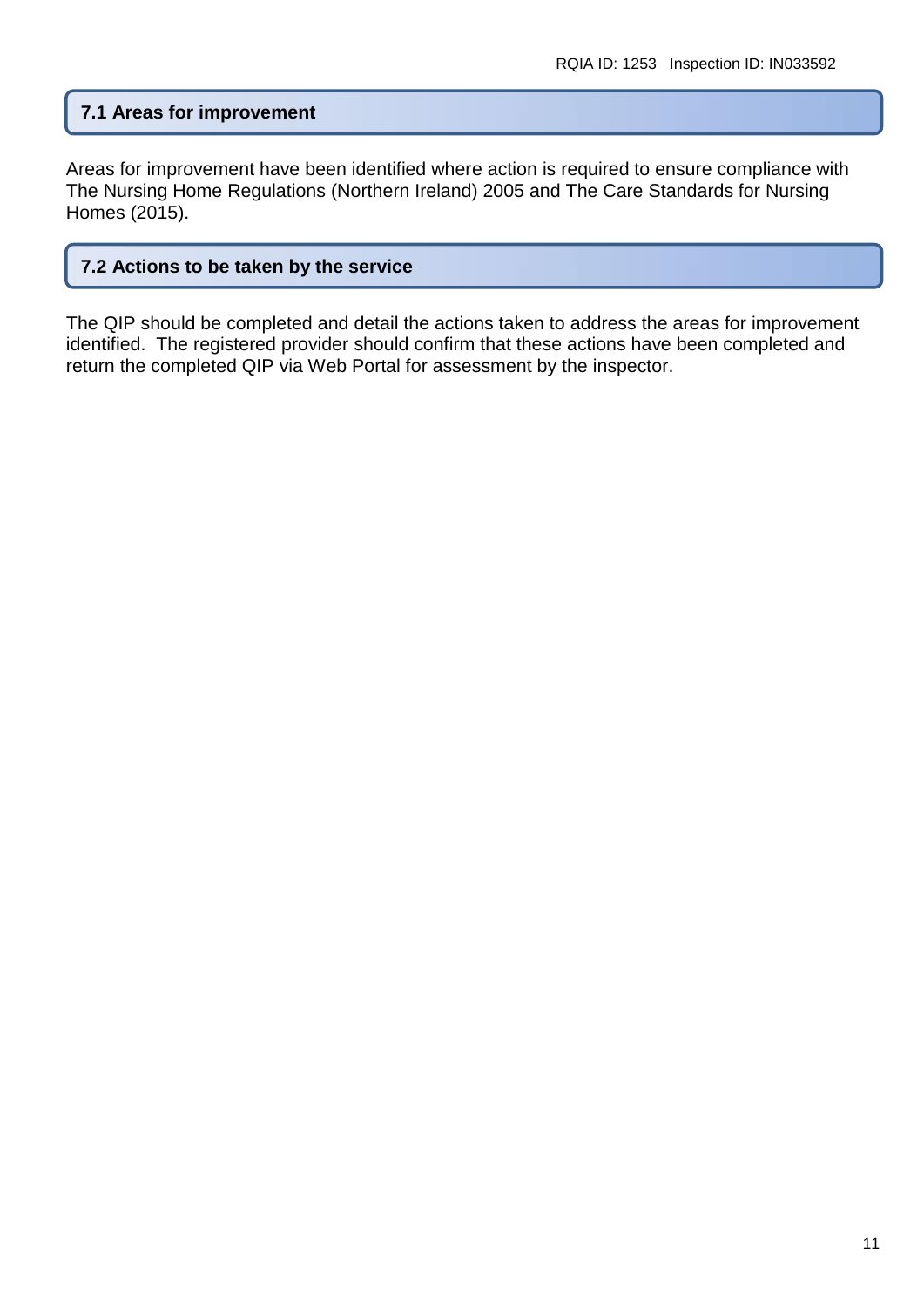| <b>Quality Improvement Plan</b> |  |  |  |
|---------------------------------|--|--|--|
|---------------------------------|--|--|--|

| Ireland) 2005                                | Action required to ensure compliance with The Nursing Homes Regulations (Northern                                                                                                                                                                                                                                                                                                                                                                                                                                                                                                                                                                                                                                                                  |
|----------------------------------------------|----------------------------------------------------------------------------------------------------------------------------------------------------------------------------------------------------------------------------------------------------------------------------------------------------------------------------------------------------------------------------------------------------------------------------------------------------------------------------------------------------------------------------------------------------------------------------------------------------------------------------------------------------------------------------------------------------------------------------------------------------|
| Area for improvement 1                       | The registered person shall ensure the following in regards to the<br>management of restrictive practices:                                                                                                                                                                                                                                                                                                                                                                                                                                                                                                                                                                                                                                         |
| <b>Ref:</b> Regulation 13 (1)                |                                                                                                                                                                                                                                                                                                                                                                                                                                                                                                                                                                                                                                                                                                                                                    |
| <b>Stated: First time</b>                    | a comprehensive and accurate risk assessment in relation to<br>the assessed risk                                                                                                                                                                                                                                                                                                                                                                                                                                                                                                                                                                                                                                                                   |
| To be completed by:<br>With immediate effect | a comprehensive, person centred and accurate care plan<br>which details how the assessed risk should be managed<br>staff shall adhere to the prescribed care as detailed within the<br>relevant care plan at all times<br>staff will document any observational checks of the patient<br>using an appropriate and risk specific pro forma<br>there should be evidence of periodic and regular review of the<br>restrictive practice by the manager and multiprofessional team<br>to ensure that the intervention is necessary, effective and<br>proportionate                                                                                                                                                                                      |
|                                              | Ref: 6.4                                                                                                                                                                                                                                                                                                                                                                                                                                                                                                                                                                                                                                                                                                                                           |
|                                              | Response by registered person detailing the actions taken:<br>We have reviewed the issues identified by this inspection in respect<br>of restrictive practices in relation to a specific resident.<br>This residents care plan and risk assessment has been reviewed by<br>the senior Nurse in charge. All staff have been reminded of the need<br>to observe all restrictive practises in place and report and record all<br>interventions and supervisions for this resident in approperiate<br>documentation. We have requested a review in respect of these<br>issues with the BHSCT and all concerned MDT participants in<br>residents care. This review is ongoing and is regularly monitored by<br>the home manager and responsible person. |
|                                              | Action required to ensure compliance with the Department of Health, Social Services and<br>Public Safety (DHSSPS) Care Standards for Nursing Homes, April 2015                                                                                                                                                                                                                                                                                                                                                                                                                                                                                                                                                                                     |
| Area for improvement 1                       | The registered person shall ensure that staff consistently and                                                                                                                                                                                                                                                                                                                                                                                                                                                                                                                                                                                                                                                                                     |
| <b>Ref: Standard 45</b>                      | effectively check emergency nursing equipment. This refers to the<br>emergency trolley on the first floor as referenced within this report.                                                                                                                                                                                                                                                                                                                                                                                                                                                                                                                                                                                                        |
| <b>Stated: First time</b>                    | Ref: 6.3                                                                                                                                                                                                                                                                                                                                                                                                                                                                                                                                                                                                                                                                                                                                           |
| To be completed by:<br>With immediate effect | Response by registered person detailing the actions taken:<br>We have identified that the emergency equipment has been surplus<br>to requirements and inapproperiately placed in apublic area. We have<br>removed this equipment and placed it in a locked clinical area. All<br>staff have been reminded that all emergency equipment must be<br>checked on a daily basis and that all records are maintained and<br>signed for.                                                                                                                                                                                                                                                                                                                  |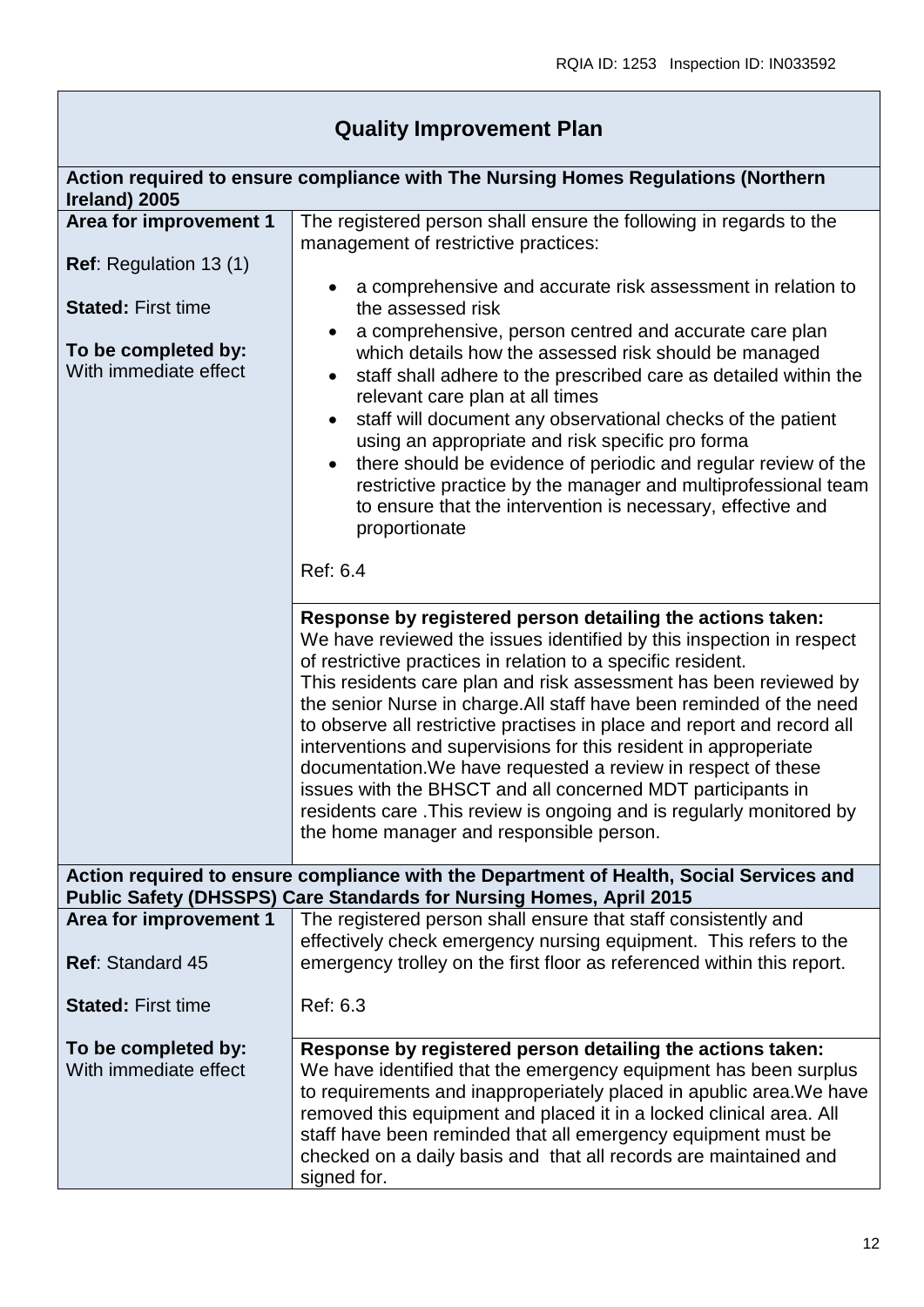| <b>Area for improvement 2</b>                     | The registered person shall that patients are assisted from their<br>wheelchairs in a timely and person centred manner at all times.                                                                                                                                                                                                                                                                                                                                                               |
|---------------------------------------------------|----------------------------------------------------------------------------------------------------------------------------------------------------------------------------------------------------------------------------------------------------------------------------------------------------------------------------------------------------------------------------------------------------------------------------------------------------------------------------------------------------|
| <b>Ref: Standard 4</b>                            |                                                                                                                                                                                                                                                                                                                                                                                                                                                                                                    |
| <b>Stated: First time</b>                         | Ref: 6.5                                                                                                                                                                                                                                                                                                                                                                                                                                                                                           |
| To be completed by:<br>With immediate effect      | Response by registered person detailing the actions taken:<br>All Staff have been reminded of the need to ensure the welfare,<br>comford and safety of residents being transported in wheelchairs . As<br>well as the timely transfer of residents from wheelchairs to lounge<br>chairs.                                                                                                                                                                                                           |
| Area for improvement 3<br>Ref: Standard 12        | The registered person shall ensure that patients are assisted with all<br>meals in a timely, compassionate and person centred manner at all<br>times.                                                                                                                                                                                                                                                                                                                                              |
| <b>Stated: First time</b>                         | Ref: 6.5                                                                                                                                                                                                                                                                                                                                                                                                                                                                                           |
| To be completed by:<br>With immediate effect      | Response by registered person detailing the actions taken:<br>All staff are tasked to ensure that residents who require assistance<br>with meal times and nutritional support are aware of each individual<br>residents needs, and that all meal times are "protected times" for<br>individual care. The Home intends to intrioduce a Formal "Protected<br>Meal Time" and a discreat and calming dinning area for selected<br>residents whom require more individualised attention and assistance. |
| Area for improvement 4<br><b>Ref: Standard 35</b> | The registered person shall ensure that a robust system of audits is<br>implemented and maintained to promote and make proper provision<br>for the nursing, health and welfare of patients. Such governance                                                                                                                                                                                                                                                                                        |
| <b>Stated: First time</b>                         | audits shall be completed in accordance with legislative<br>requirements, minimum standards and current best practice.                                                                                                                                                                                                                                                                                                                                                                             |
| To be completed by:<br>4 November 2019            | Ref: 6.6                                                                                                                                                                                                                                                                                                                                                                                                                                                                                           |
|                                                   | Response by registered person detailing the actions taken:<br>The Home has commenced the introduction of a comprehensive<br>auditing schedule covering all aspects of care and clinical<br>governance. Which will be rolled out over the coming months.<br>Management and nursing staff have received further specialist<br>training in clinical areas and accepted responsibility for auditing key<br>areas of clinical governance. This process is ongoing.                                      |

*\*Please ensure this document is completed in full and returned via Web Portal\**